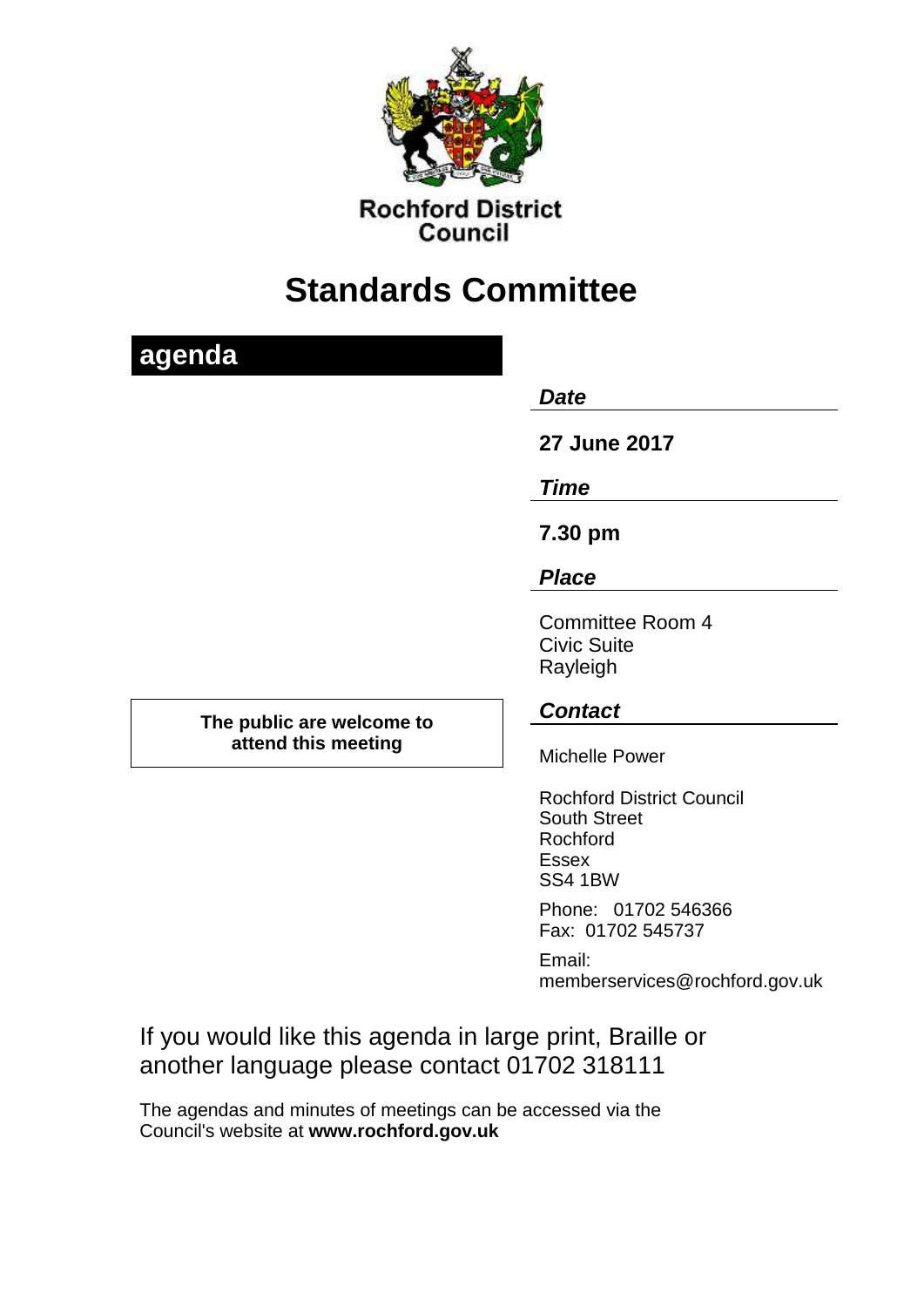## **Members of the Standards Committee**

#### **District Council Members**

Chairman: Cllr Mrs C A Weston Vice Chairman: Cllr J D Griffin

Cllr D S Efde Cllr E O K Mason Cllr Mrs J R Lumley Cllr C M Stanley

Cllr R R Dray Cllr Mrs C M Mason

### **Parish Members (co-opted non-voting)**

Cllr P A Beckers Cllr Mrs D A Constable Cllr Mrs M Weir

### **Independent Persons (invitees non-voting)**

Mr P Scott Mr S Shadbolt Mrs L Walker

#### **Terms of Reference**

All matters set out in paragraph 9.04 of Article 9 of the Constitution.

# **The Council's residents are at the heart of everything we do.**

#### **The Council's priorities are:-**

- To become financially self-sufficient
- Early intervention
- To maximise our assets
- To enable communities